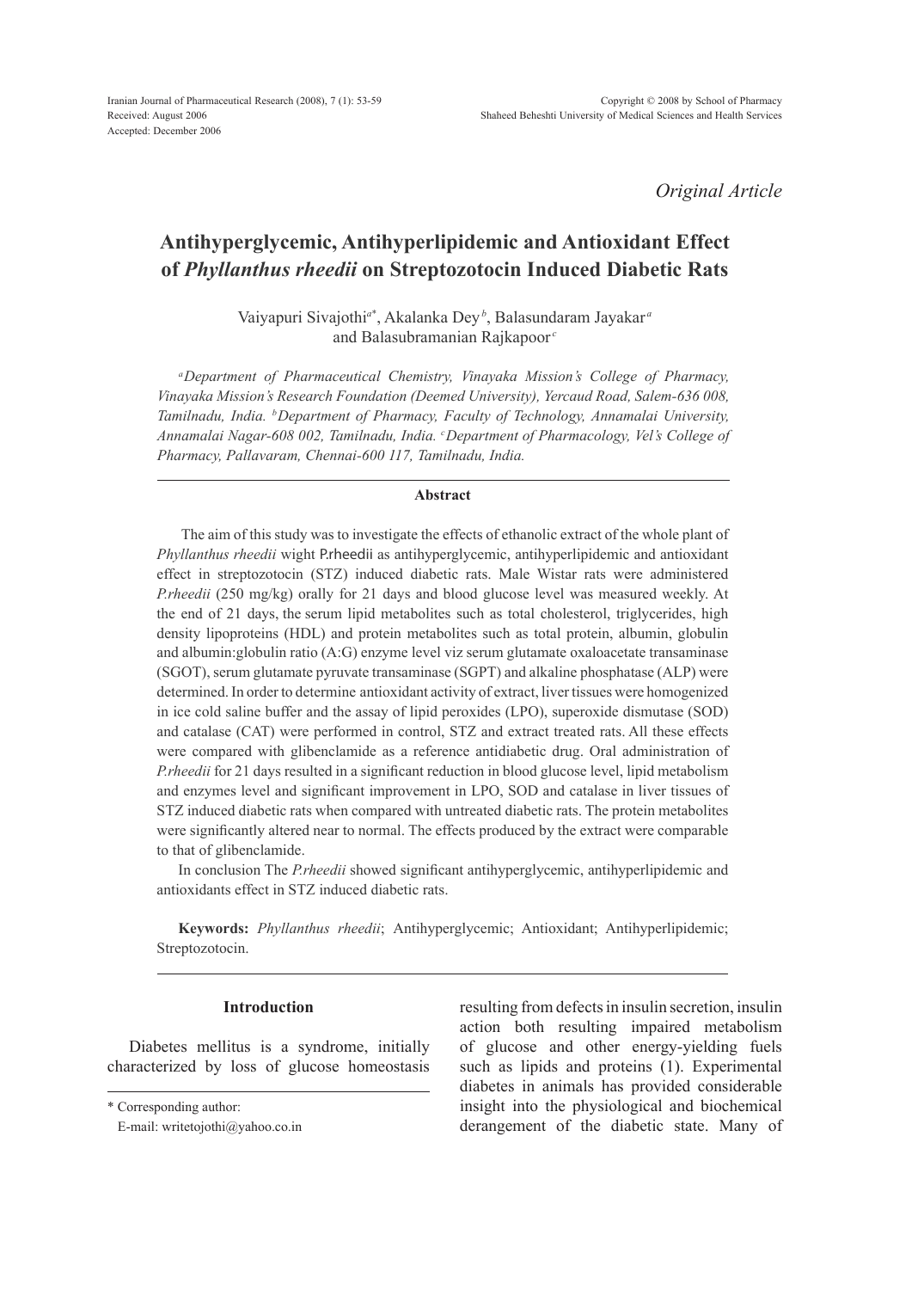these derangements have been characterized in hyperglycemic animals. Significant changes in structure and lipid metabolism occur in diabetes (2). In these cases the structural changes are clearly oxidative in nature and are associated with development of vascular disease in diabetes (3). In diabetic rats, increased lipid peroxidation was also associated with hyperlipidemia (4). Liver, an insulin dependent tissue that plays a vital role in glucose and lipid homeostasis, and it is severely affected during diabetes (5). Liver and kidney participates in the uptake, oxidation and metabolic conversion of free fatty acids, synthesis of cholesterol, phospholipids and triglycerides. During diabetes, a profound alteration in the concentration and composition of lipids occurs. Despite the great strides that have been made in the understanding and management of diabetes, the disease and disease related complications are increasing unabated (6). In spite of the presence of known antidiabetic medicine in the pharmaceutical market, remedies from medicinal plants are used with success to treat this disease (7). Many traditional plant treatments for diabetes are used through out the world. Plant drugs (8) and herbal formulations (9-11) are frequently considered to be less toxic and free from side effects than synthetic one (12). Based on the WHO recommendations, hypoglycemic agents of plant origin used in traditional medicine are important (13). The attributed antihyperglycemic effects of these plants are due to their ability to restore the function of pancreatic tissues by causing an increase in insulin output or decrease in the intestinal absorption of glucose (12). Hence treatment with herbal drugs has an effect on protecting β -cells and smoothing out fluctuation in glucose levels (14, 15). In general, there is very little biological knowledge on the specific modes of action in the treatment of diabetes, but most of the plants have been found to contain substances like glycosides, alkaloids, terpenoids, flavonoids etc., that are frequently implicated as having antidiabetic effects (16).

*Phyllanthus rheedii* (Family: Euphorbiaceae), a slender branching erect herb, the calyx-lobes usually white margined, found through out in India. It is used as an oriental folk medicine in diabetes mellitus (17). The present study deals with antidiabetic effect of alcohol extract of the whole plant of *Phyllanthus rheedii* (*P.rheedii*) on streptozotocin induced diabetic rats and also we examine antioxidant potential, lipid profile, protein metabolite and liver enzymes level changes in STZ induced diabetic rats. The effect produced by this drug on different parameters was compared with those of glibenclamide, a reference drug (18,19).

#### **Experimental**

## **Matereals**

Streptozotocin (STZ) was purchased from Sigma Chemicals Co (St. Louis, MO, USA). Thiobarbituric acid was purchased from E-Merck, India. All other chemicals used were of analytical grade.

## **Methods**

### *Plant material and preparation of extract*

*P. rheedii* were collected from the local area of Salem, India in the month of October 2004 and were authenticated by the Botanist, Botanical Survey of India, Coimbatore, India. A voucher specimen has been stored and maintained in our laboratory (ET-30). The plants dried in shade and powdered. The powder was extracted with ethanol (95 % V/V) using Soxhlet apparatus. The extract was dried under reduced pressure and stored in a desiccator. The yield of extract was 3.5 % w/w.

## *Animals*

Swiss albino mice (20-25 g) and Male Wistar rats (150-200 g) were purchased from Perundurai Medical College, Perundurai, Tamilnadu and housed in polypropylene cages at room temperature (22 $\pm$ 2 °C) with proper ventilation. Prior to the experiments, mice and rats were fed with standard diet for 1 week in order to adapt to laboratory conditions. They were fasted over night but allowed free access to water before the experiment. The study was conducted after obtaining clearance from Institutional animal ethical committee (Ph.Chem/3/2005).

## *Acute toxicity studies* (LD<sub>50</sub>)

The oral acute toxicity study of the extract was carried out in Swiss albino mice. This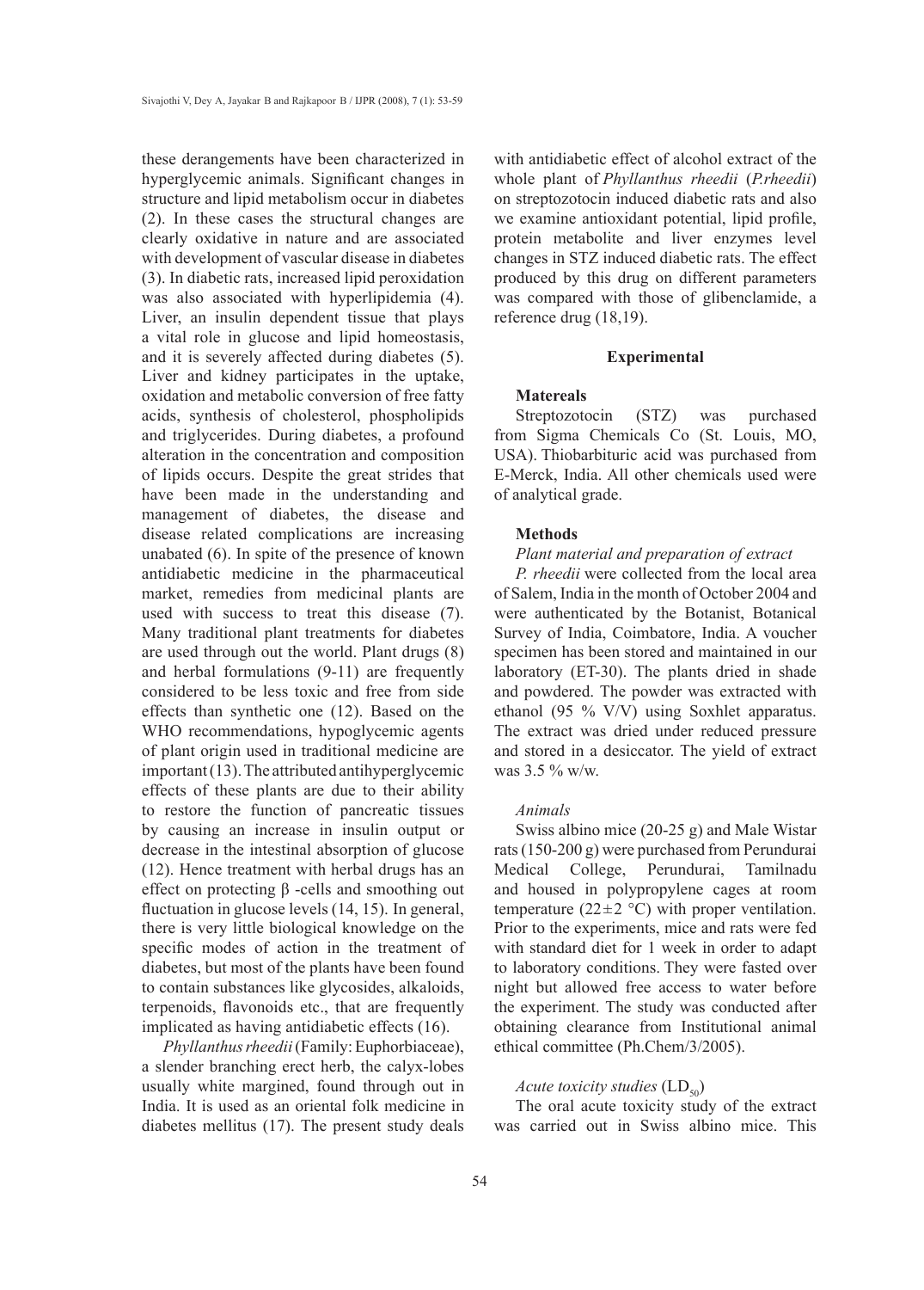**Table 1.** Effect of on *P. rheedii* blood glucose levels in STZ induced diabetic rats. (n=6, data have been analysed by one way ANOVA followed by Tukey multiple comparison analysis).

| Treatment         | Dose<br>(mg/kg)          |                  | Blood glucose $(mg\%)$    |                                           |                                |                                         |  |  |
|-------------------|--------------------------|------------------|---------------------------|-------------------------------------------|--------------------------------|-----------------------------------------|--|--|
|                   |                          | 0 <sub>day</sub> | After STZ<br>induction    | 1 <sup>st</sup> week<br>(after treatment) | $2nd$ week                     | $3rd$ week                              |  |  |
| Control           | $\overline{\phantom{a}}$ | $85.60 \pm 1.20$ | $84.50 \pm 2.46$          | $86.50 \pm 1.25$                          | $86.52\pm4.30$                 | $80.70 \pm 5.50$                        |  |  |
| Diabetic control  |                          | $94.23 \pm 1.60$ | $460.63\pm4.90^a$         | 462.33 $\pm$ 3.20 <sup>a</sup>            | 390.00 $\pm$ 4.14 <sup>a</sup> | 420.00 $\pm$ 4.76 $a$                   |  |  |
| <i>P</i> .rheedii | 250                      | $91.56 \pm 1.50$ | $456.25 \pm 3.70^{\circ}$ | 266.00 $\pm$ 5.60 $a,b,s.*$               | $226.00\pm3.10^{a,b,\xi,*}$    | $160.00\pm6.42$ <sup><i>a,b,§</i></sup> |  |  |
| Glibenclamide     | $500 \mu$ g              | $84.26 \pm 1.70$ | $450.85\pm40.00a$         | $165.00\pm2.10$ a,b, s,                   | $170.00 \pm 2.52$ a,b, §       | $156.00\pm2.10$ a,b, §                  |  |  |

*<sup>a</sup>*P<0.001 vs control; *<sup>b</sup>* P<0.001 vs diabetic control

*§*P<0.001 vs after STZ induction in the corresponding group.

*\**P<0.001 vs glibenclamide.

method was carried out in twelve animals, four animals per treatment group and widely different dose ranges, 1, 2 and 3 g/kg, respectively and observed 24 h.

## *Experimental induction of diabetes in rats*

Rats were made diabetic with an intraperitoneal injection of Streptozotocin (STZ 60 mg/kg body weight) dissolved in citrate buffer (0.1M, pH 4.5). Diabetes was confirmed in STZ rats by measuring the fasting blood glucose level 48 h after the injection of STZ. Rats with blood glucose level above 250 mg/dl were considered to be diabetic and were used in this experiment.

#### *Experimental design*

After the induction of diabetes the rats were divided into four groups of six animals each.

Group I-Control rats received the vehicle solution (2% gum acacia).

Group II-Diabetic control received the vehicle solution (2% gum acacia).

Group III-Diabetic rats given ethanol extract of *Phyllanthus rheedii* (250 mg/kg, p.o.).

Group IV-Diabetic rats treated with glibenclamide (500 µg/kg, p.o).

The vehicle and drugs were administered orally by an intragastric tube daily for 21 days.

Blood glucose levels were estimated at  $1<sup>st</sup>$ , 2<sup>nd</sup> and 3<sup>rd</sup> week after the administration of test samples. The effect of each test sample on body weight was also monitored at the same days. On the 3<sup>rd</sup> week, all animals were sacrificed by cervical decapitation. Blood was collected and serum separated out. The liver were immediately removed and suspended in ice-cold saline.

#### *Biochemical estimation*

Blood glucose was determined by the O-toludine method (20). Serum was analysed for the following biochemical parameters: serum glutamate oxaloacetate transaminase (SGOT) (21), serum glutamate pyruvate transaminase (SGPT) (21), alkaline phosphatase (22), total protein (23), albumin (24), albumin-globulin (A: G) ratio (25), cholesterol, high density lipoprotein (HDL) and triglyceride (26). A 10% homogenate of the tissue was used for the analysis of lipid peroxidation (LPO) (27), superoxide dismutase (SOD) (28) and catalase (CAT) (29).

### *Statistical analysis*

The values were expressed as mean±SEM. Statistical analysis were performed by one way analysis of variance (ANOVA) followed by Tukey multiple comparison test. P value<0.05 were considered as significant.

#### **Results**

From the acute toxicity study the  $LD_{50}$  value for the alcoholic extract of *Phyllanthus rheedii* was found to be 250 mg/kg. The injection of STZ produced permanent diabetes within 48 h, the animals became progressively hyperglycemic, hyperlipidemic and hypoalbuminemic (Table 1-3). They become restless and irritable. Severe thirst and lack of appetite were noticed. STZ induced animals showed serum albumin level and consequently A:G ratio showed considerable decline (Table 3). Higher levels of SGOT, SGPT, ALP and hypercholesterolemia were encountered (Table 2). There was significant elevation of LPO and decrease SOD and catalase levels in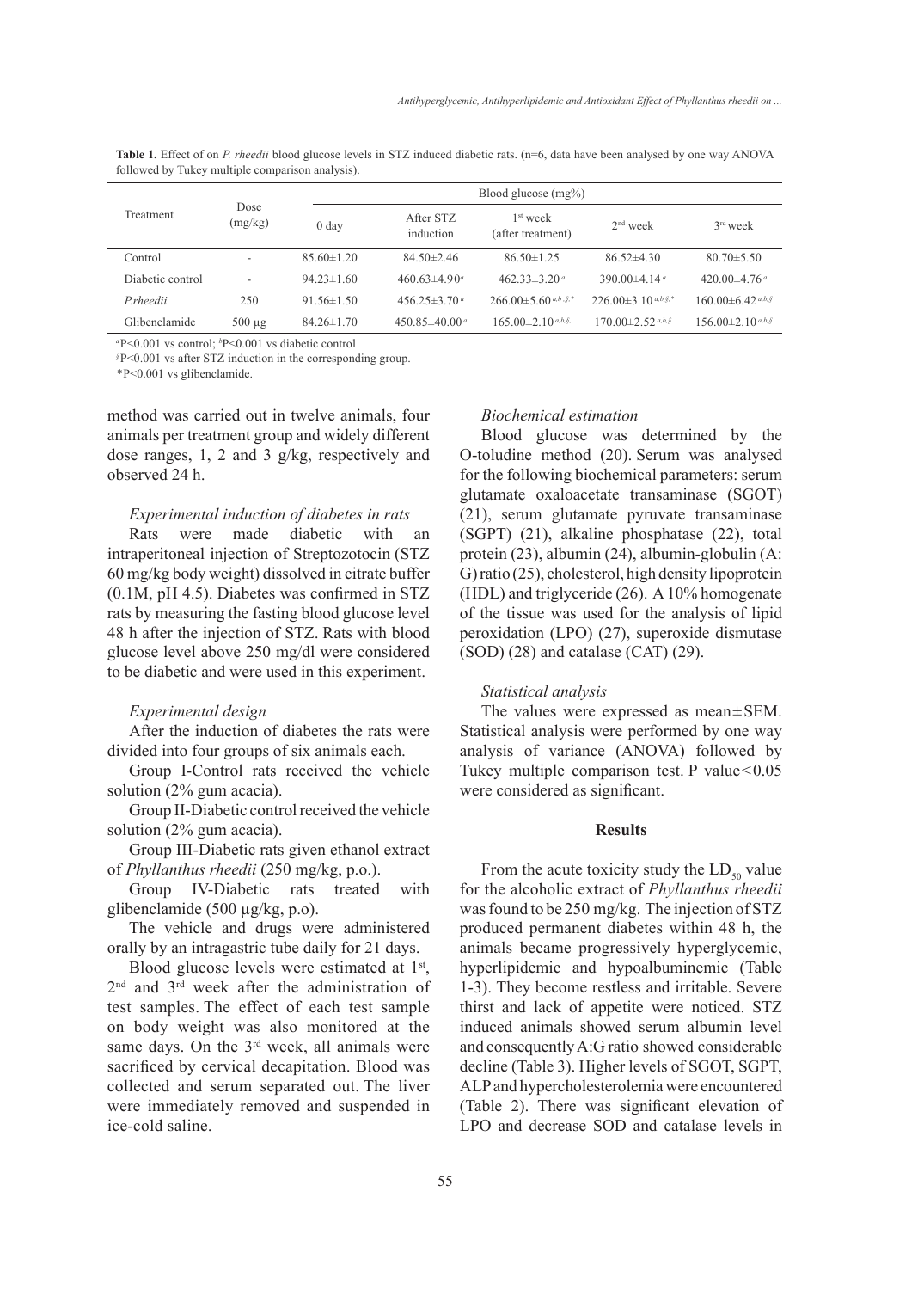| Treatment         | Dose $(mg/kg)$           | Cholesterol                    | <b>HDL</b>                     | Triglyceride                   | SGOT              | <b>SGPT</b>                    | ALP                            |
|-------------------|--------------------------|--------------------------------|--------------------------------|--------------------------------|-------------------|--------------------------------|--------------------------------|
|                   |                          | $(mg\%)$                       | $(mg\%)$                       | $(mg\%)$                       | (IU/L)            | (IU/L)                         | (IU/L)                         |
| Control           | $\overline{\phantom{a}}$ | $130.50\pm0.70$                | $20.15 \pm 1.24$               | $80.35 \pm 1.40$               | $177.90 \pm 3.40$ | $109.50\pm2.60$                | $307.50 \pm 7.75$              |
| Diabetic control  | ۰                        | $249.40 \pm 1.10^a$            | $26.56\pm1.40^b$               | $175.40 \pm 2.24$ <sup>a</sup> | $226.10\pm2.90^a$ | $152.40 \pm 2.10^a$            | 580.80 $\pm$ 8.70 <sup>a</sup> |
| <i>P</i> .rheedii | 250                      | $147.20 \pm 1.40^d$            | $19.00 \pm 1.120$ <sup>d</sup> | $88.60 \pm 1.90$               | $210.30\pm2.50^e$ | $123.00 \pm 2.80$ <sup>c</sup> | 422.00 $\pm$ 9.40 $\degree$    |
| Glibenclamide     | $500 \mu$ g              | $138.50 \pm 1.60$ <sup>c</sup> | $19.00 \pm 1.12^d$             | $105.60 \pm 1.20$              | $187.30 \pm 2.90$ | $116.00 \pm 1.10^c$            | $326.00\pm5.60$ <sup>c</sup>   |

**Table 2.** Effect of *P. rheedii* on lipid metabolites and enzymes in STZ induced diabetic rats.(n=6, data have been analysed by one way ANOVA followed by Tukey multiple comparison analysis).

*<sup>a</sup>*P<0.001; *<sup>b</sup>*P<0.01 vs Control; *<sup>c</sup>*P<0.001; *<sup>d</sup>*P<0.01; *<sup>e</sup>* P<0.05 vs Diabetic control

liver tissue of diabetic control animals when compared to the corresponding control group (Table 4).

The administration of *P.rheedii* at a dose of 250 mg/kg showed significant (P<0.001) antihyperglycemic effect was evident from the 1st week onwards; the decrease in blood glucose was significant on the 3rd week in the group treated with *P.rheedii*. All the protein parameters viz., total protein, albumin, globulin and A: G ratio did not show any deviation from normal range in *P.rheedii* treated rats (Table 3). Lipid parameters viz cholesterol, HDL and triglycerides showed improvement after 21 days treatment compared to control. Serum enzymes namely SGOT, SGPT and ALP showed considerable improvement after treatment with *P.rheedii* in comparison to control. The tissue antioxidant levels such as SOD, LPO and catalase were significantly (P<0.001) altered near to normal after treatment with *P.rheedii*. Administration of *P.rheedii* and glibenclamide tends to bring the values to near normal. The effect of *P.rheedii* was prominent when compared with glibenclamide.

## **Discussion**

been widely used to induce diabetes in animals (30). Diabetes is associated with profound alterations in the plasma lipids and lipoprotein profile and with increased risk of coronary heart disease (31). The liver and some other tissues participate in the uptake, oxidation and metabolic conversion of free fatty acids, synthesis of cholesterol and phospholipids and secretion of specific classes of plasma lipoproteins (32). Many herbs and plant products have been shown to have hypolipidemic properties  $(33)$ . In the present study the feeding of *P.rheedii* to STZ induced diabetic rats mimics insulin in its effect as observed by the lowering of lipids in addition to the antidiabetic activity. *P.rheedii* also posses lipid lowering properties in diabetic animals.

An increase in serum cholesterol, HDL and triglyceride levels were observed in STZ induced diabetic rats but in *P.rheedii* treated STZ induced rats there is a reduction of cholesterol, HDL and triglyceride levels (Table 2). These reductions could be beneficial in preventing diabetic complications as well as improving lipid metabolism in diabetics (34).

There is an increase in transaminase activities in the liver and serum of diabetic animals. The increased levels of transaminases, which are active in the absence of insulin because of

Streptozotocin is toxic to  $\beta$  cells and has

**Table 3.** Effect of *P. rheedii* on treatment on protein metabolites in STZ diabetic rats. (n=6, data have been analysed by one way ANOVA followed by Tukey multiple comparison analysis).

| Treatment        | Dose<br>(mg/kg)          | Total protein<br>$(mg\%)$ | Albumin<br>$(mg\%)$ | Globulin<br>$(mg\%)$ | $A:$ G ratio      |
|------------------|--------------------------|---------------------------|---------------------|----------------------|-------------------|
| Control          | ۰                        | $6.67\pm0.10$             | $3.14\pm0.12$       | $2.76\pm0.08$        | $1.20 \pm 0.02$   |
| Diabetic control | $\overline{\phantom{a}}$ | $5.49\pm0.24^b$           | $2.12\pm 0.10$      | $2.36\pm0.50$        | $0.93 \pm 0.04^a$ |
| <i>P.rheedii</i> | 250                      | $5.90\pm0.30$             | $3.05\pm0.14$       | $2.85\pm0.02$        | $1.17\pm0.06c$    |
| Glibenclamide    | $500 \mu g$              | $6.05\pm0.42$             | $3.10\pm0.70^c$     | $2.80\pm0.04$        | $1.10 \pm 0.05$   |

*a* P<0.001; *<sup>b</sup>* P<0.01 vs normal; *<sup>c</sup>* P<0.001 vs Diabetic control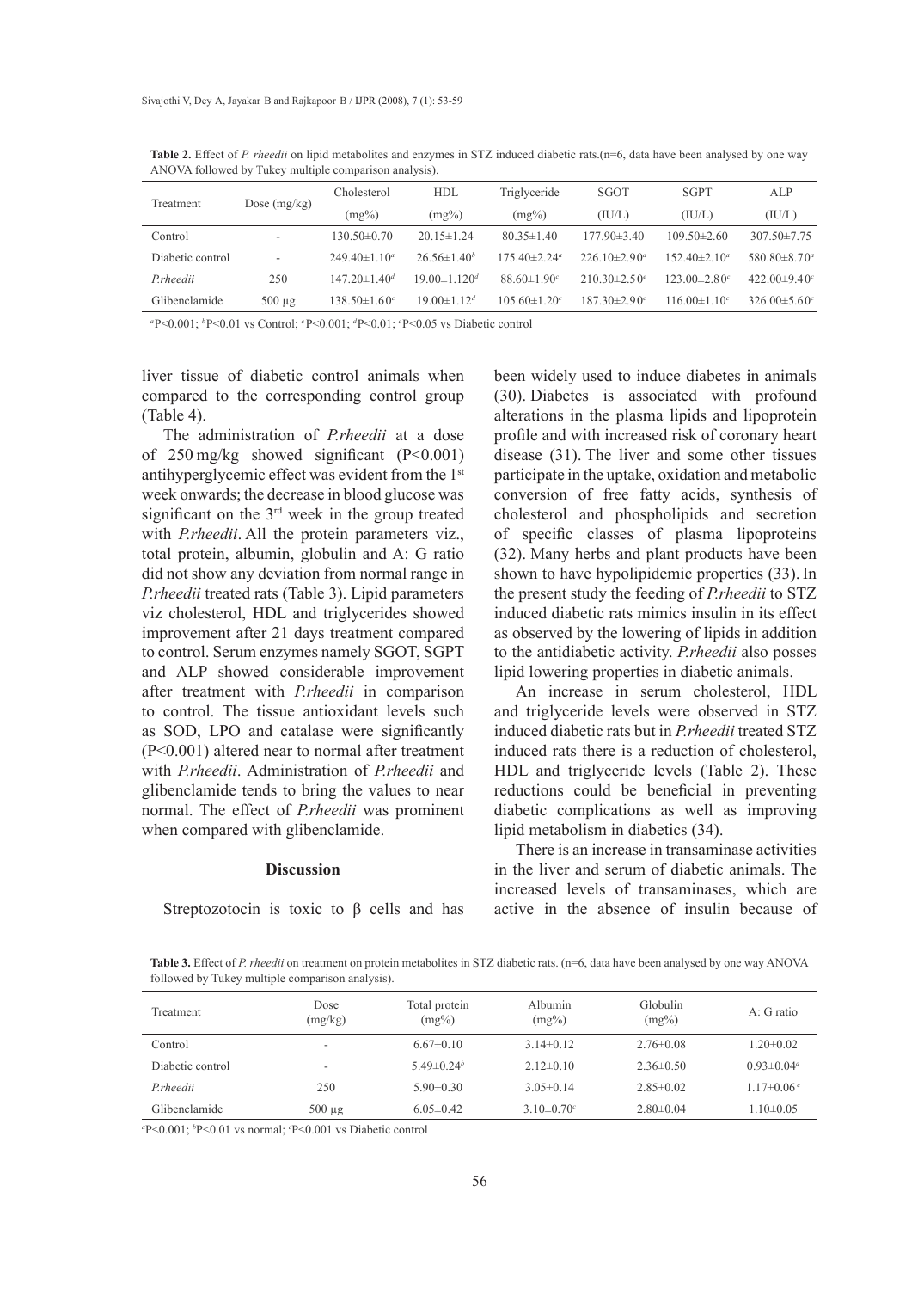| $\ldots$         |                 |                           |                   |                       |  |  |
|------------------|-----------------|---------------------------|-------------------|-----------------------|--|--|
| Treatment        | Dose<br>(mg/kg) | LPO <sup>1</sup>          | SOD <sup>2</sup>  | Catalase <sup>3</sup> |  |  |
| Control          |                 | $72.00 \pm 1.46$          | $2.60 \pm 0.01$   | $56.00 \pm 1.24$      |  |  |
| Diabetic control | ۰               | $114.00 \pm 2.62^{\circ}$ | $1.02 \pm 0.06^a$ | $32.00 \pm 1.00^a$    |  |  |
| <b>PR</b>        | 250             | $88.00 \pm 1.20^b$        | $1.92 \pm 0.02^b$ | $48.00 \pm 1.60^b$    |  |  |
| Glibenclamide    | $500 \mu g$     | $82.00 \pm 1.25^b$        | $2.12 \pm 0.02^b$ | $49.00 \pm 1.60^b$    |  |  |

**Table 4.** Antioxidant effect of *P.rheedii* on STZ induced diabetic rats.(n=6, data have been analysed by one way ANOVA followed by Tukey multiple comparison analysis).

1 - µ mole of MDA/min/mg protein

2 - Unit/min/mg protein

3 - mole of  $H_2O_2$  consumed/min/mg protein *<sup>a</sup>*P<0.001 vs control; *<sup>b</sup>*P<0.001; *<sup>c</sup>* P<0.01 vs Diabetic control

increased availability of amine acids in diabetes, are responsible for the increased glucogenesis and ketogenesis observed in diabetes (35). There is an improvement noticed in the levels of SGOT, SGPT and ALP are as a consequence of improvement in the carbohydrate, fat and protein metabolism due to the therapy of alcoholic extract of *P.rheedii*. The restoration of SGOT, SGPT and ALP to their normal levels may be due to the presence of flavonoids in the alcoholic *P.rheedii* extract, which are reported to be hepatoprotective agents (36, 37).

Among the parameters of protein metabolism, the present study showed a slight decline in total proteins, sharp fall in serum albumin, globulin and A: G ratio in uncontrolled diabetic rats. This is in agreement with hypoalbuminemia observed in diabetics (38). On the other hand, in the extract treated diabetic rats protein metabolism never deviated from normal range. Hypoalbuminemia is a common problem in diabetic animals and is generally attributed in the presence of nephropathy. An overall reduction in serum total protein in diabetic animals and consequents albumin and A:G ratios were observed in the present study. This corroborates earlier reports (39). The reversal of these changes by alcoholic *P.rheedii* extract therapy proved that insulin deficiency had been grossly corrected.

Another important factor determining the level and composition of serum and tissue lipids is LPO associated with cellular membrane studies have reported an increase in hepatic, MDA concentration in STZ induced diabetic rats when compared with the normal rats as also evidenced in the present study. In diabetes, hypoinsulinaemia increases the activity of the enzyme fatty acyl coenzyme A oxidase, which initiates  $β$  oxidation of fatty acids, resulting in lipid peroxidation. Increased lipid peroxidation impairs membrane function by decreasing membrane bound enzymes and receptors. Its products (lipid radicals and lipid peroxides) are harmful to the cells in the body and associated with atherosclerosis, brain and kidney damage. The extract showed a significant reduction in LPO in liver tissues as compared to the diabetic control.

The destruction of superoxide radical or  $H_2O_2$ by SOD or CAT would ameliorate STZ toxicity, as would substances able to scavenge of hydroxyl radical (40). The altered balance of antioxidant enzymes caused by decrease in SOD, CAT activities may responsible for the inadequacy of antioxidant defense in combating ROS mediated damage. The decreased activities of CAT and SOD may response to increased production of  $H_2O_2$  and  $O_2$  by the autoxidation of glucose and non-enzymatic glycation (41). A reduced activity of SOD and catalase in liver has been observed during diabetes and this may result in a number of deleterious effects due to the accumulation of superoxide radicals and hydrogen peroxides (42). *P.rheedii* extract treated rats showed decreased lipid peroxidation, which is associated with increased activity of SOD and CAT. This means that the extract can reduce reactive oxygen free radicals and improve the activities of the hepatic anti-oxidant enzymes.

#### **Conclusion**

The *P.rheedii* leaf extract is beneficial in controlling the blood glucose level, improves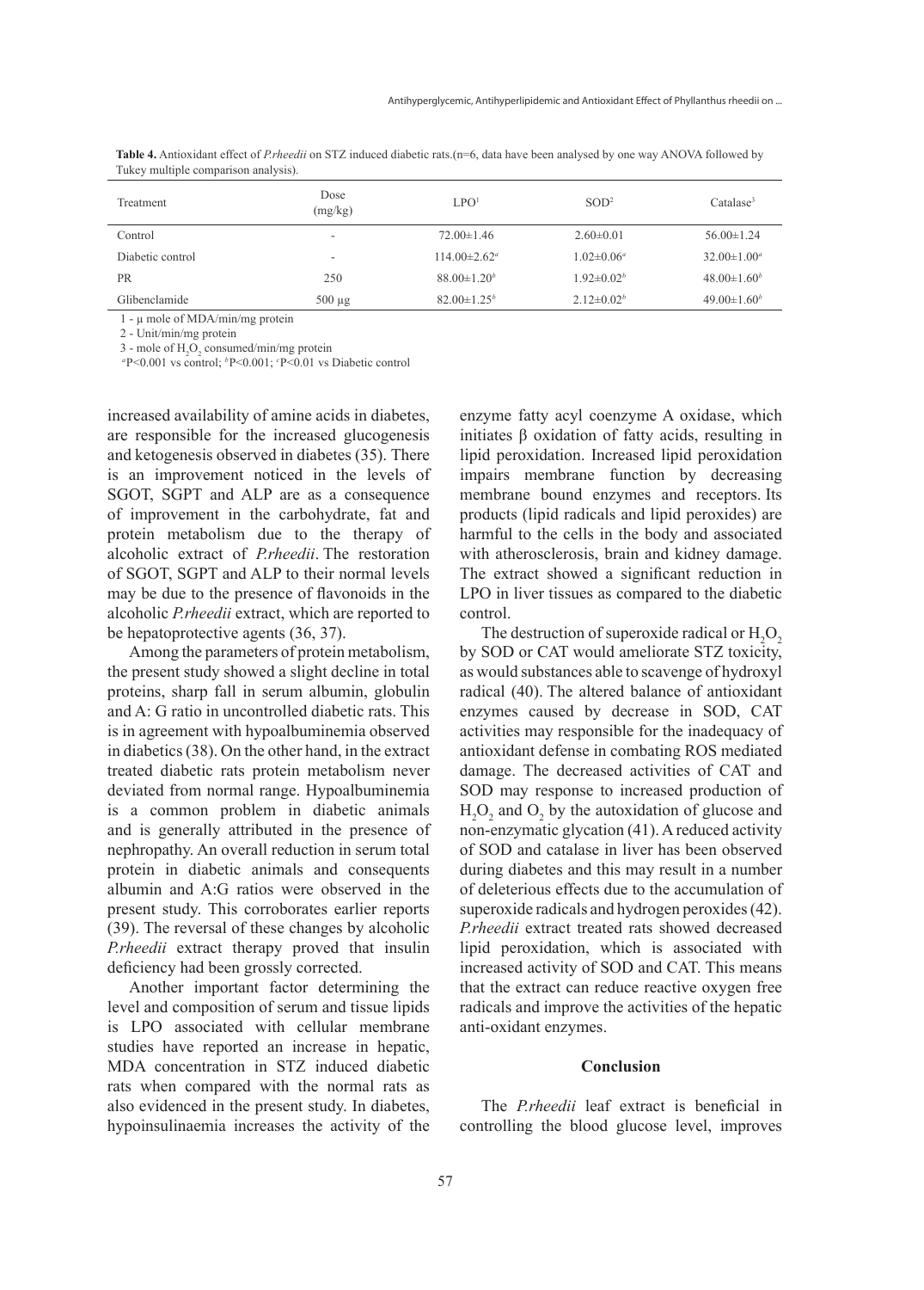the lipid metabolism and prevents diabetic complications from lipid peroxidation and antioxidant systems in experimental diabetic rats. This could be useful for prevention or early treatment of diabetic disorders. Further studies are in progress to isolate, identify and characterize the active principles.

#### **References**

- (1) Scheen JA. Drug treatment of non- insulin dependent diabetes mellitus in the 1990s. Achievements and future development. *Drug* (1997) 54: 355-368
- (2) Sochar M, Baquer NZ and Mclean P. Glucose under utilization in diabetes. Comparative studies on the changes in the activities of enzymes of glucose metabolism in rat kidney and liver. *Mol. Physiol.*  (1985) 7: 5-68
- (3) Baynes JW and Thrope SR. Role of oxidative stress in diabetic complications. *Diabetes* (1999) 48: 1-4
- (4) Morel DW and Chisolm GM. Antioxidant treatment of diabetic rats inhibits lipoprotein oxidation and cytotoxicity*. J. Lipid Res.* (1989) 30: 1827-1834
- (5) Seifter S and England S. Energy metabolism. In: Arias I, Papper M and Schacter D. (eds.) *The Liver: Biology and Pathology*. Raven Press, New York (1982) 219-249
- Tiwari AK and Madhusudana RJ. Diabetes mellitus and (6) multiple therapeutic approaches of phytochemicals: Present status and future prospects. *Curr. Sci.* (2002) 83: 30-38
- Bhattaram VA, Graefe U, Kohlert C, Veit M and (7) Derendorf H. Pharmacokinetics and bioavailability of herbal medicinal products. *Phytomed.* (2002) 9: 1-36
- Bailey CJ and Day C. Traditional treatments for (8) diabetes. *Diabetes Care* (1989) 12: 553-564
- Mitra SK, Gopumadhavan S, Muralidhar TS, Anturlikar (9) SD and Sujatha MB. Effect of a herbomineral preparation D-400 in streptozotocin induced diabetic rats. *J. Ethnopharmacol.* (1996) 54: 41-46
- (10) Annapurna A, Kanaka Mahalakshmi D and Murali Krishna K. Antidiabetic activity of a polyherbal preparation (tincture of punchparna) in normal and diabetic rats. *Indian J. Exp. Biol.* (2001) 39: 500-502
- Bhattacharya SK, Satyan KS and Chakrbarti A. (11) Effect of Trasina, an Ayurvedic herbal formulation, on pancreatic islet superoxide dismutase activity in hyperglycaemic rats. *Indian J. Exp. Biol.* (1997) 35: 297-299
- $(12)$  Pari L and Saravanan R. Antidiabetic effect of diasulin, an herbal drug, on blood glucose, plasma insulin and hepatic enzymes of glucose metabolism in hyperglycaemic rats. *Diabetes, Obesity and Metabolism* (2004) 6: 286-292
- World Health Organization. *The WHO Expert*  (13) *Committee on Diabetes Mellitus*, Technical Report Series 646. WHO, Geneva (1980)
- (14) Jia W, Gao WY and Xiao PG. Antidaibetic drugs of

plant origin used in China: Composition, pharmacology and hypoglycemic mechanisms. *Zhongguo Zhong Yao Za Zhi.* (2003) 28: 108-113

- Elder C. Ayurveda for diabetes mellitus: a review of (15) the biomedical literature. *Altern. Ther. Health Med.* (2004) 10: 44-50
- $(16)$  Loew D and Kaszkin M. Approaching the problem of bioequivalence of herbal medicinal Products. *Phytother. Res.* (2002) 16: 705-711
- $(17)$  Rajan S, Sethuraman M and Mukherjee PK. Ethnobiology of the Nilgiri Hills, India. *Phytother*. Res. (2002) 16: 98-116
- $(18)$  Babu V, Ganga devi T and Subramonium A. Antidiabetic activity of ethanol extract of *Cassia kleinii* leaf in streptozotocin induced diabetic rats and isolation of an active fraction and toxicity evaluation of the extract. *Indian J. Pharmacol.* (2003) 35: 280-296
- $(19)$  Augusti KT and Sheela CG. Antiperoxide effect of s-allyl cysteine sulfoxide, an insulin secretagogue, in diabetic rats. *Experientia* (1996) 52: 115-9
- (20) Sasaki T, Matsy S and Sonae A. Effect of acetic acid concentration on the colour reaction in the *O*-toludine boric acid method for blood glucose estimation. *Rinshbokagaku* (1972) 1: 346-353
- $(21)$  Reitman S and Frankel S. A colorimetric method for determination of serum glucose oxaloaectate and glutamic pyruvate transaminase**.** *Am. J. Clin. Path.* (1957) 28: 53-56
- $(22)$  Kind PRN and King EJ. Estimation of plasma phosphatase by determination of hydrolysed phenol with antipyrin. *J. Clin. Path.* (1954) 7: 322-330
- (23) Lowry OH, Rosebrough NJ and Far AL. Protein measurement with Folin - Phenol reagent. *J. Biol. Chem.* (1951) 173: 265-275
- (24) Gardwohl RBH. Clinical laboratory methods and diagnosis, 5th ed. Mosby Company, St. Louis (1958) 253
- (25) Greenberg DM. Estimation of serum albumin-globulin ratio. *J. Biol. Chem.* (1929) 82: 545
- (26) Hawk PB, Oser L and Summerson WH. *Practical Physiology Chemistry.* The Maples Press Co, New York (1954) 126-132
- (27) Devasagayam TPA and Tarachand U. Decreased lipid peroxidation in the rat kidney during gestation. *Biochem. Biophys. Res. Commun.* (1987) 56: 836 - 842
- (28) Marklund S and Marklund G. Involvement of superoxide anion radical in the auto oxidation of pyrogallol and a convenient assay for superoxide dismutase. *Eur. J. Biochem.* (1974) 4: 469-474
- (29) Sinha AK. Colorimetric assay of catalase. *Anal. Biochem.* (1972) 4: 389-394
- (30) Cooperstin SJ and Watkin D. Action of Toxic Drugs *on Islet Cells. In the Islets of Langerhans.* Academic Press, New York (1981) 387-425
- (31) Betterridge J. Lipid disorders in diabetes mellitus. In: Pickup J and Williams G. (eds.) *Textbook of Diabetes*. Blackwell Science, London (2002) 551-553
- (32) Brown GB, Xue Qiao Z, Soccoand DE and Albert